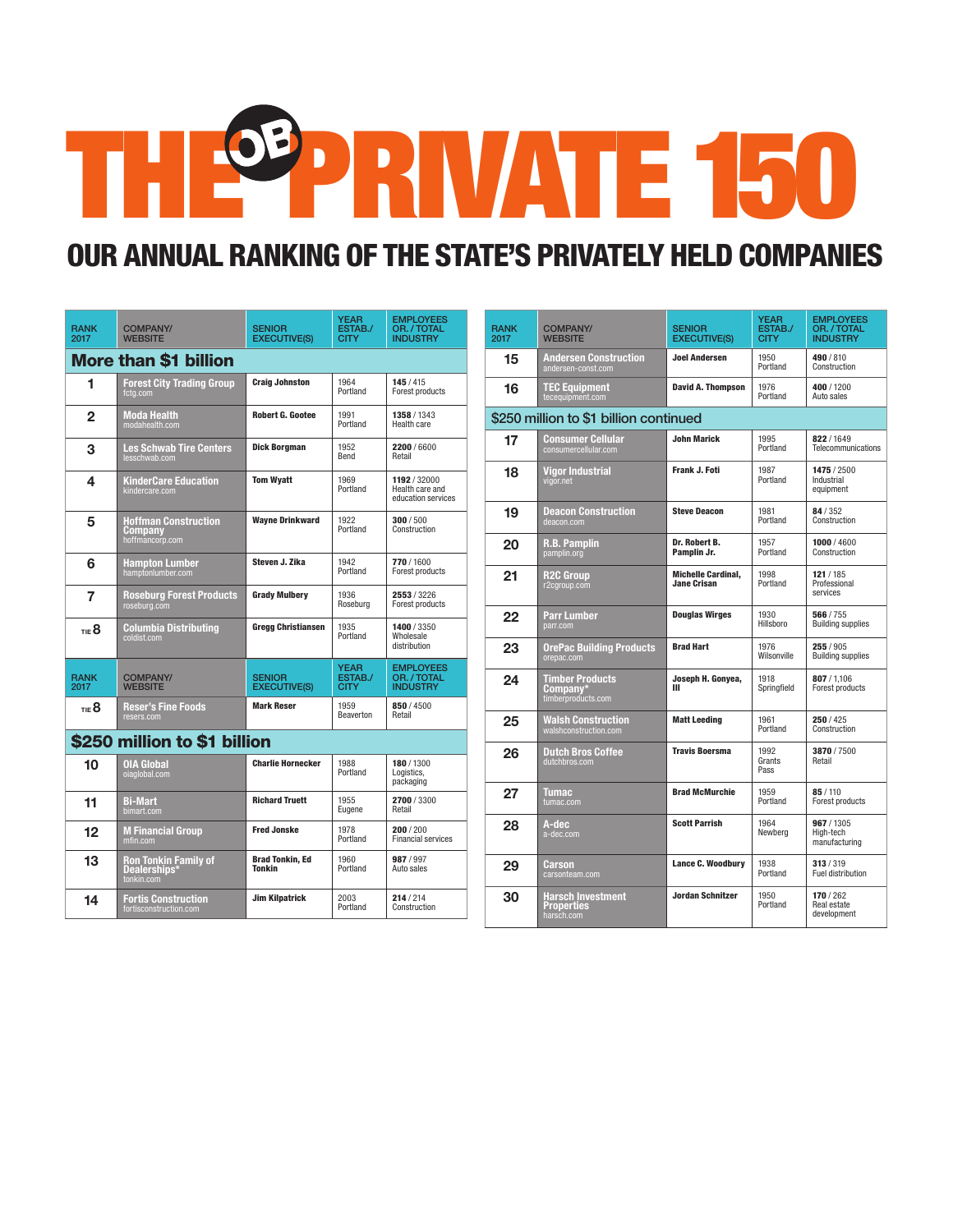| <b>RANK</b><br>2017            | <b>COMPANY/</b><br><b>WEBSITE</b>                                | <b>SENIOR</b><br><b>EXECUTIVE(S)</b>        | <b>YEAR</b><br>ESTAB./<br><b>CITY</b> | <b>EMPLOYEES</b><br>OR. / TOTAL<br><b>INDUSTRY</b> |  |  |
|--------------------------------|------------------------------------------------------------------|---------------------------------------------|---------------------------------------|----------------------------------------------------|--|--|
| \$150 million to \$250 million |                                                                  |                                             |                                       |                                                    |  |  |
| 33                             | <b>Shelter Products</b><br>shelter-products.com                  | <b>John Austin</b>                          | 1948<br>Portland                      | 53/85<br><b>Building materials</b>                 |  |  |
| 34                             | Capitol Auto Group<br>capitolauto.com                            | <b>R. Scott Casebeer</b>                    | 1927<br>Salem                         | 290/290<br>Auto sales                              |  |  |
| 35                             | <b>Lanphere Enterprises</b><br>buybob.com                        | <b>Robert D. Lanphere</b><br>.lr.           | 1966<br>Beaverton                     | 450 / 450<br>Auto sales                            |  |  |
| 36                             | Collins<br>collinswood.com                                       | <b>Eric Schooler</b>                        | 1855<br>Wilsonville                   | 349/647<br>Forest products                         |  |  |
| 37                             | <b>Morrow Equipment</b><br>Company<br>morrow.com                 | <b>Christian Chalupny</b>                   | 1968<br>Salem                         | 61/437<br>Industrial<br>equipment                  |  |  |
| 38                             | <b>Stoel Rives</b><br>stoel.com                                  | <b>Wally Van</b><br><b>Valkenburg</b>       | 1907<br>Portland                      | 340/796<br>Legal services                          |  |  |
| 39                             | <b>WSCO Petroleum</b><br>wscopetroleum.com                       | R.W. Dyke                                   | 1970<br>Portland                      | 470/527<br>Fuel distribution                       |  |  |
| 40                             | <b>Leupold &amp; Stevens</b><br>leupold.com                      | <b>Bruce Pettet</b>                         | 1907<br>Beaverton                     | 677/677<br>High-tech<br>manufacturing              |  |  |
| 41                             | <b>Plaid Pantry</b><br>plaidpantry.com                           | <b>William C. Girard</b><br>Jr.             | 1963<br>Beaverton                     | 750/800<br>Retail                                  |  |  |
| 42                             | Columbia Helicopters<br>colheli.com                              | <b>Steve Bandy, Stan</b><br>Wilson          | 1957<br>Aurora                        | 450/750<br>Air transportation                      |  |  |
| 43                             | <b>May Trucking Company</b><br>maytrucking.com                   | <b>C. Marvin May</b>                        | 1945<br>Salem                         | 572/1505<br>Freight<br>transportation              |  |  |
| 44                             | <b>Consolidated Supply</b><br>consolidatedsupply.com             | <b>Karla Neupert</b><br>Hockley             | 1928<br>Portland                      | 245 / 390<br><b>Building materials</b>             |  |  |
| 45                             | <b>Willamette Dental Group</b><br>willamettedental.com           | <b>Eugene C. Skourtes</b>                   | 1970<br>Hillsboro                     | 739 / 1259<br>Health care                          |  |  |
| 46                             | <b>Membrane Holdings</b><br>entek.com                            | <b>Larry Keith</b>                          | 2007<br>Lebanon                       | 380/512<br>High-tech<br>manufacturing              |  |  |
| 47                             | <b>Sherm's Thunderbird</b><br><b>Market</b><br>shermsmarkets.com | <b>Sherman Olsrud</b>                       | 1967<br>Medford                       | 443/443<br>Retail                                  |  |  |
| 48                             | Leatherman Tool Group<br>leatherman.com                          | <b>Ben Rivera</b>                           | 1983<br>Portland                      | 470 / 1589<br>High-tech<br>manufacturing           |  |  |
| 49                             | Wentworth Auto Group<br>wentworthautos.com                       | <b>Bob Wentworth</b>                        | 1903<br>Portland                      | 185/185<br>Auto sales                              |  |  |
| 50                             | <b>Shari's Management</b><br>sharis.com                          | <b>Bruce MacDiarmid</b>                     | 1978<br>Beaverton                     | 1600/3400<br>Hospitality                           |  |  |
| 51                             | <b>NAVEX Global</b><br>navexglobal.com                           | <b>Bob Conlin</b>                           | 1999<br>Lake<br>Oswego                | 250/1000<br>Software                               |  |  |
| 52                             | DSU - Peterbilt & GMC<br>dstrucks.com                            | Jan Yost                                    | 1945<br>Portland                      | 198 / 230<br>Auto sales                            |  |  |
| 53                             | <b>Perlo Construction</b><br>perlo.biz                           | Jeff Perala and<br><b>Gayland Looney</b>    | 1956<br>Portland                      | 156 / 184<br>Construction                          |  |  |
| 54                             | <b>Willamette Valley</b><br><b>Company</b><br>wilvaco.com        | <b>John Harrison</b>                        | 1952<br>Eugene                        | 125/390<br>Material<br>manufacturing               |  |  |
| 55                             | <b>Bright Wood</b><br>brightwood.com                             | <b>Dallas Stovall</b>                       | 1960<br>Madras                        | 835/926<br>Forest products                         |  |  |
| 56                             | <b>Royal Moore Auto Center</b><br>royalmoore.com                 | <b>Royal Moore II</b>                       | 1967<br>Hillsboro                     | 158 / 170<br>Auto sales                            |  |  |
| 57                             | David Evans Enterprise<br>deainc.com                             | Al A. Barkouli                              | 1976<br>Portland                      | 340/950<br><b>Consulting services</b>              |  |  |
| \$100 million to \$150 million |                                                                  |                                             |                                       |                                                    |  |  |
| 58                             | <b>R&amp;H Construction</b><br>rhconst.com                       | John Ward                                   | 1979<br>Portland                      | 203/203<br>Construction                            |  |  |
| 59                             | <b>ZGF Architects</b><br>zgf.com                                 | <b>Jan Carl Willemse</b>                    | 1942<br>Portland                      | 255/600<br>Professional<br>services                |  |  |
| 60                             | <b>Touchmark</b><br>touchmark.com                                | <b>Marcus Breuer,</b><br>Werner Nistler Jr. | 1980<br>Beaverton                     | 200 / 1850<br>Real estate<br>development           |  |  |
| 61                             | <b>Tyree Oil</b><br>tyreeoil.com                                 | <b>Ronald L. Tyree</b>                      | 1988<br>Eugene                        | 156 / 166<br>Fuel distribution                     |  |  |
| 62                             | <b>Northwest Pump &amp;</b><br><b>Equipment</b><br>nwpump.com    | <b>Gregg Miller</b>                         | 1959<br>Portland                      | 171 / 316<br>Industrial<br>equipment               |  |  |

| <b>RANK</b><br>2017                      | <b>COMPANY/</b><br><b>WEBSITE</b>                                 | <b>SENIOR</b><br><b>EXECUTIVE(S)</b>        | <b>YEAR</b><br>ESTAB./<br><b>CITY</b> | <b>EMPLOYEES</b><br>OR. / TOTAL<br><b>INDUSTRY</b> |  |  |
|------------------------------------------|-------------------------------------------------------------------|---------------------------------------------|---------------------------------------|----------------------------------------------------|--|--|
| \$100 million to \$150 million continued |                                                                   |                                             |                                       |                                                    |  |  |
| 63                                       | <b>LCG Pence Construction</b><br>Icgpence.com                     | <b>Paul Schulz</b>                          | 1949<br>Portland                      | 100/100<br>Construction                            |  |  |
| 64                                       | <b>Freres Lumber</b><br>frereslumber.com                          | <b>Robert Freres</b>                        | 1922<br>Lyons                         | 480/480<br>Forest products                         |  |  |
| 65                                       | <b>Sunset Imports</b><br>sunsetporscheaudi.com                    | <b>Frank Geary</b>                          | 1980<br>Beaverton                     | 165/165<br>Auto sales                              |  |  |
| 66                                       | <b>Jubitz Corporation</b><br>jubitz.com                           | <b>Frederick D. Jubitz</b>                  | 1952<br>Portland                      | 172/194<br>Fuel distribution                       |  |  |
| 67                                       | OFD Foods<br>ofd.com                                              | <b>Jim Merryman</b>                         | 1968<br>Albany                        | 480 / 480<br>Food processing                       |  |  |
| 68                                       | Bookbyte<br>bookbyte.com                                          | <b>Russell R.</b><br><b>Boedeker</b>        | 1999<br>Salem                         | 154 / 154<br>Retail                                |  |  |
| 69                                       | <b>Landmark Ford Lincoln</b><br>landmarkford.com                  | <b>Jim Corliss</b>                          | 1979<br>Tigard                        | 203/205<br>Auto sales                              |  |  |
| 70                                       | <b>McDonald Wholesale</b><br>mcdonaldwhsl.com                     | <b>Gary Thomsen</b>                         | 1928<br>Eugene                        | 146 / 147<br>Wholesale<br>distribution             |  |  |
| 71                                       | <b>Deschutes Brewery</b><br>deschutesbrewery.com                  | <b>Michael LaLonde</b>                      | 1988<br>Bend                          | 510/553<br>Food processing                         |  |  |
| 72                                       | <b>Walter E. Nelson Company</b><br>walterenelson.com              | <b>Michael E. Nelson</b>                    | 1954<br>Portland                      | 600/750<br>Paper and<br>packaging                  |  |  |
| 73                                       | <b>Weston KIA-Buick-GMC</b><br>buyweston.com                      | <b>Jay B. Weston</b>                        | 1975<br>Gresham                       | 114/114<br>Auto sales                              |  |  |
| 74                                       | <b>Combined Transport</b><br>combinedtransport.com                | <b>Michael S. Card</b>                      | 1980<br>Central<br>Point              | 279/588<br><b>Building supplies</b>                |  |  |
|                                          | \$75 million to \$100 million                                     |                                             |                                       |                                                    |  |  |
| 75                                       | <b>Charter Mechanical</b><br>Contractors<br>chartermechanical.com | <b>Cordell Tietz</b>                        | 2006<br>Portland                      | 356 / 356<br>Engineering                           |  |  |
| 76                                       | Rodda Paint<br>roddapaint.com                                     | <b>David Wolf</b>                           | 1932<br>Portland                      | 180/400<br>Manufacturing                           |  |  |
| 77                                       | Structured<br>Communication Systems<br>structured.com             | <b>Ron Fowler</b>                           | 1992<br>Clackamas                     | 80/122<br>Information<br>Technology                |  |  |
| 78                                       | Oregon Canadian Forest<br>Products<br>ocfp.com                    | <b>Wayne Holm</b>                           | 1977<br>North<br>Plains               | 135 / 180<br>Forest products                       |  |  |
| 79                                       | Patrick Lumber<br>patlbr.com                                      | <b>Patrick Burns</b>                        | 1915<br>Portland                      | 25/49<br>Forest products                           |  |  |
| TIE 80                                   | <b>Adroit Construction</b><br>adroitbuilt.com                     | <b>Steve Lawrence,</b><br><b>Bob Mayers</b> | 1978<br>Ashland                       | 100/100<br>Construction                            |  |  |
| <b>TIE 80</b>                            | <b>Shilo Inns</b><br>shiloinns.com                                | <b>Shannon</b><br>Hemstreet                 | 1974<br>Portland                      | 700 / 1100<br>Hospitality                          |  |  |
| 82                                       | <b>The Portland Clinic</b><br>theportlandclinic.com               | <b>Dick Clark</b>                           | 1921<br>Portland                      | 512/512<br>Health care                             |  |  |
| 83                                       | CompView<br>compview.com                                          | <b>Scott Birdsall</b>                       | 1987<br>Beaverton                     | 80/170<br><b>Business services</b>                 |  |  |
| 84                                       | Butler Automotive Group<br>butlerman.com                          | <b>Charles Butler Jr.</b>                   | 1976<br>Ashland                       | 106/106<br>Auto sales                              |  |  |
| \$50 million to \$75 million             |                                                                   |                                             |                                       |                                                    |  |  |
| 85                                       | <b>Todd Construction</b><br>toddconstruction.com                  | <b>Brent Schafer</b>                        | 1986<br>Tualatin                      | 55/55<br>Construction                              |  |  |
| 86                                       | <b>Miller Paint</b><br>millerpaint.com                            | <b>Steve Dearborn</b>                       | 1890<br>Portland                      | 238 / 353<br>Manufacturing and<br>retail           |  |  |
| 87                                       | <b>Chambers Construction</b><br>chambersconstruction.com          | <b>David Hilles</b>                         | 1955<br>Eugene                        | 75/75<br>Construction                              |  |  |
| <b>TIE 88</b>                            | Ankrom Moisan<br><b>Architects</b><br>ankrommoisan.com            | <b>Dave Heater</b>                          | 1983<br>Portland                      | 237/349<br>Architecture                            |  |  |
| TIE 88                                   | Rogers Machinery<br>Company<br>rogers-machinery.com               | George M.<br><b>Schmeltzer</b>              | 1949<br>Portland                      | 136/228<br>Industrial<br>equipment                 |  |  |
| 90                                       | <b>West One Automotive</b><br>Group<br>hertznw.com                | <b>Ted Anderson</b>                         | 1976<br>Salem                         | 138 / 165<br>Auto sales                            |  |  |
| 91                                       | <b>P&amp;C Construction</b><br>builtbypandc.com                   | <b>Steve Malany</b>                         | 1961<br>Portland                      | 92/92<br>Construction                              |  |  |